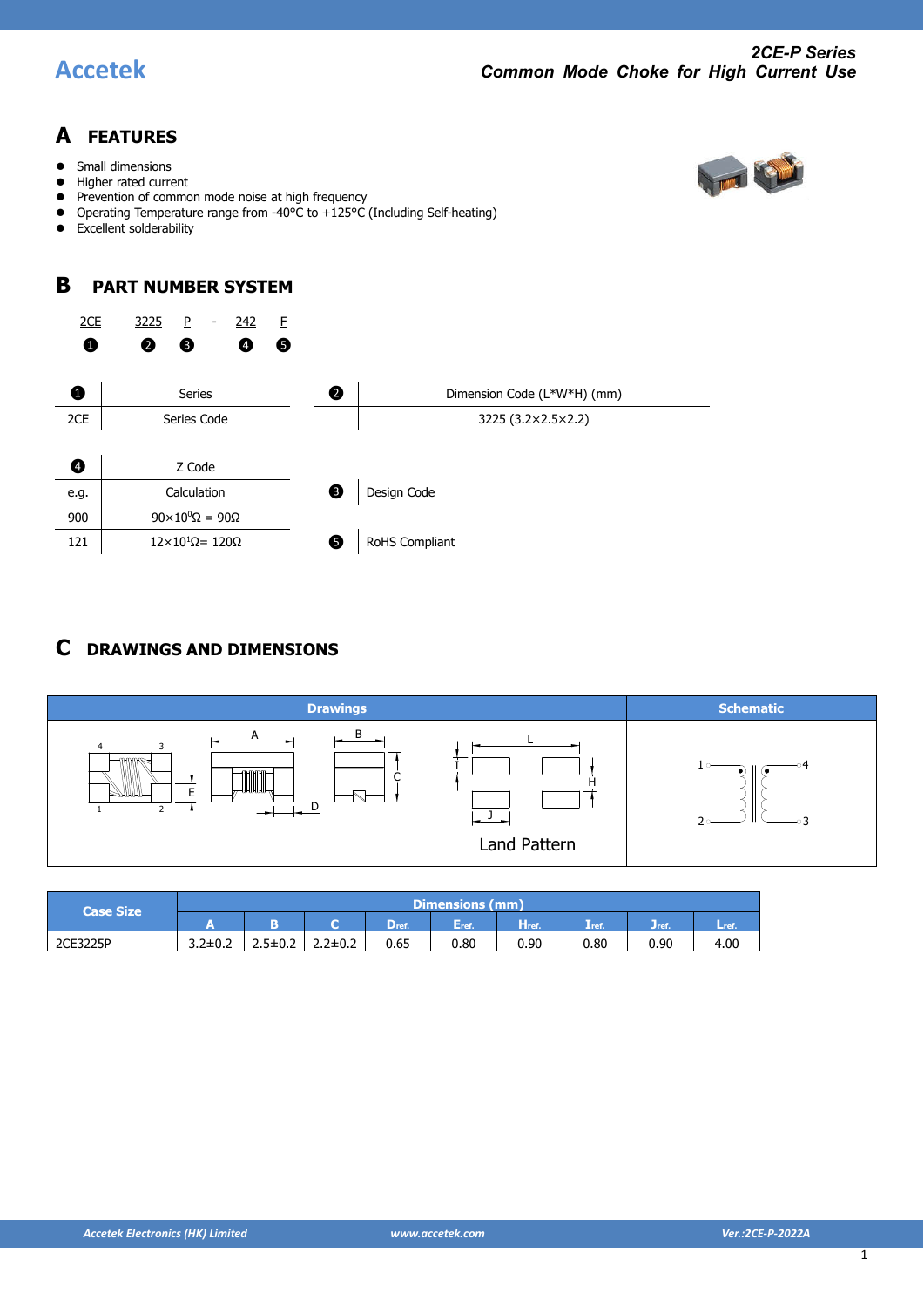### **D SPECIFICATIONS**

|                    |            |                  | DCR.           | -TP. | U <sub>DC</sub> | <b>Insulation</b> |
|--------------------|------------|------------------|----------------|------|-----------------|-------------------|
| <b>Part Number</b> | $(\Omega)$ | <b>Tolerance</b> | $Max.(\Omega)$ | (mA) | v               | Min.(MΩ)          |
| 2CE3225P-242F      | 2400       | $± 25 \%$        | 0.300          | 640  | 50              | 10                |

1. DCR measured @ 25°C.

2. Ir: DC current for an approximate 40°C rise from 20°C ambient temperature.

3. Specifications subject to change without notice please check our website for latest information.

# **2CE3225P**Common mode Differential mode 10000 1000 Impedance (Ohm) 100 10 1 100 10 1000 10000 1 Frequency (MHz)

### **E TYPICAL IMPEDANCE CURVES**